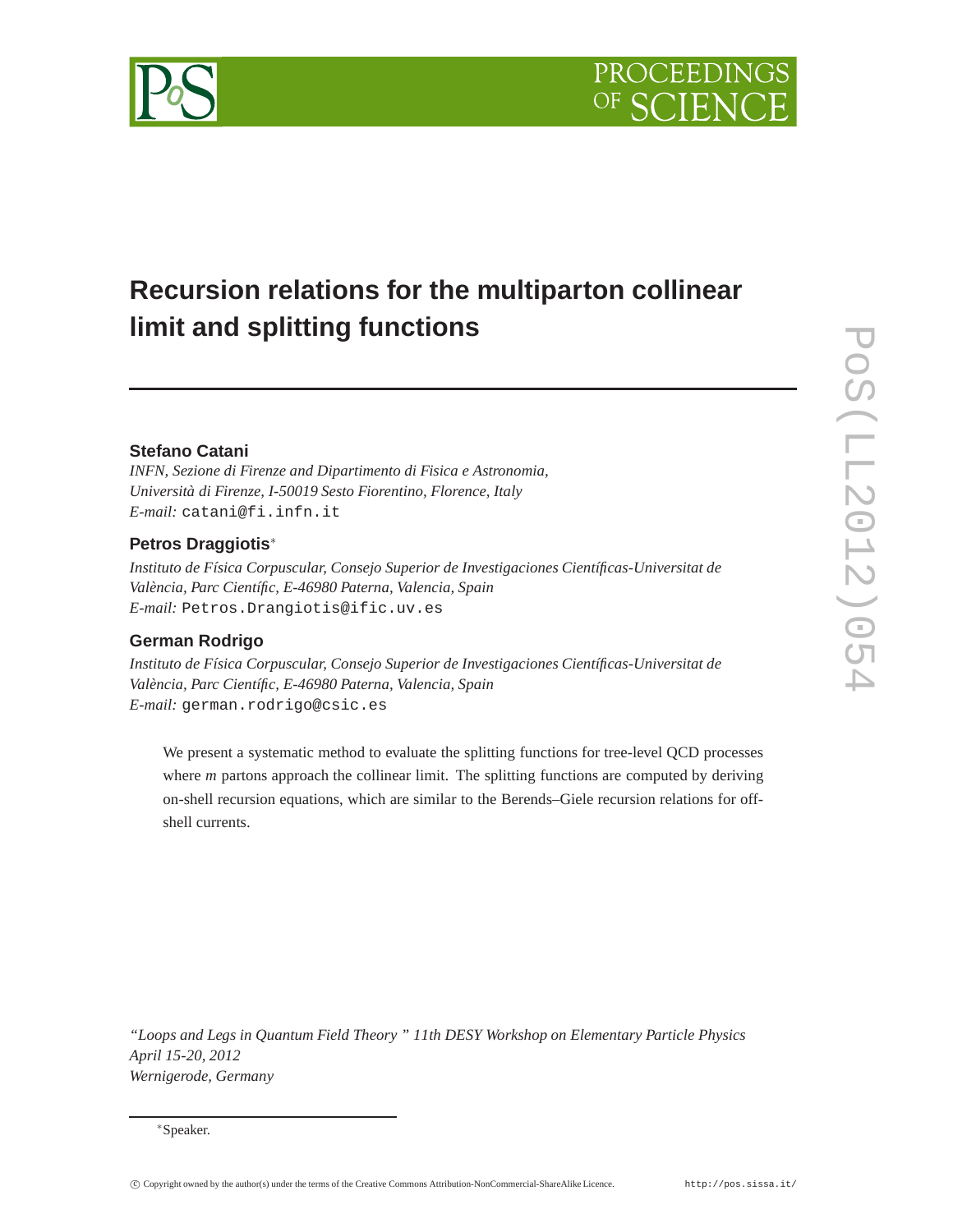### **1. Introduction**

One of the main features of perturbative scattering amplitudes in QCD and, more generally, gauge field theories is the presence of singularities in the infrared (soft and collinear) regions of the phase space. The knowledge of this singular behaviour is very relevant to make reliable QCD predictions through high-order perturbative computations, all-order resummed calculations and parton-shower Monte Carlo generators.

In this contribution we deal with the collinear limit and the associated singular behaviour [1]–[17]. We refer to a generic scattering amplitude in the kinematical configuration where the momenta of  $m (m \ge 2)$  external QCD partons become parallel. In this multiparton collinear limit, the scattering amplitude fulfils a factorization formula: the factor that captures the singular collinear behaviour is a 'splitting function' that is universal (process independent). The splitting function, which can be presented and computed either in a colour-stripped form (the *splitting amplitude*) [2, 3] or in a colour-dressed form (the *splitting matrix*) [12], effectively describes the collinear splitting subprocess 1 parton  $\rightarrow$  *m* partons. Applications to fixed-order calculations at the Nextto-Next-to-Leading Order (NNLO) and to resummed calculations or parton-shower algorithms at the Next-to-Next-to-Leading Logarithmic (NNLL) accuracy require the *known* splitting functions for the one-loop  $1 \rightarrow 2$  [10, 11] and the tree-level  $1 \rightarrow 3$  [4, 5, 6] splitting subprocesses. The multiparton splitting subprocesses  $1 \rightarrow m$  with higher multiplicity ( $m \geq 4$ ) enter calculations at still higher orders.

In this talk we consider the multiparton collinear limit at the *tree-level*. The explicit computations of the tree-level splitting functions with  $m \leq 3$  partons [1]–[6] have been carried out with methods and techniques that can also be extended and applied to the cases with  $m \geq 4$ . However, these extensions are certainly cumbersome in practical terms, especially if the number *m* of collinear partons increases. Therefore, more practical methods are desirable. The authors of Ref. [7] have used the MHV rules [18] (they have also investigated the use of the BCFW recursion relations [19]) to compute multiparton splitting amplitudes: considering some specific classes of helicity configurations of the collinear partons, these authors have derived general results that are valid for an arbitrary number *m* of gluons plus up to four fermions.

We have developed an alternative method [20] to compute the tree-level splitting functions for the multiparton collinear limit of gluons, quarks and antiquarks. The method leads to recursion relations that apply directly to the splitting functions. Starting from the splitting functions for  $m = 2$ and  $m = 3$  collinear partons, the recursion equation iteratively gives the splitting functions for an arbitrary number of collinear partons. For simplicity, in the following sections we illustrate the recursion relations for the pure gluon case.

### **2. The multiparton collinear limit and factorization**

We consider a generic (on-shell) scattering amplitude  $\mathcal{M}(p_1, p_2,...)$  at the tree level. The momenta of the external QCD partons are  $p_1, p_2$  and so forth. Throughout this presentation we use the notation  $p_{i,j} = p_i + p_{i+1} + ... + p_j$  and  $s_{i,j} = (p_i + p_{i+1} + ... + p_j)^2$ , with  $i < j$ .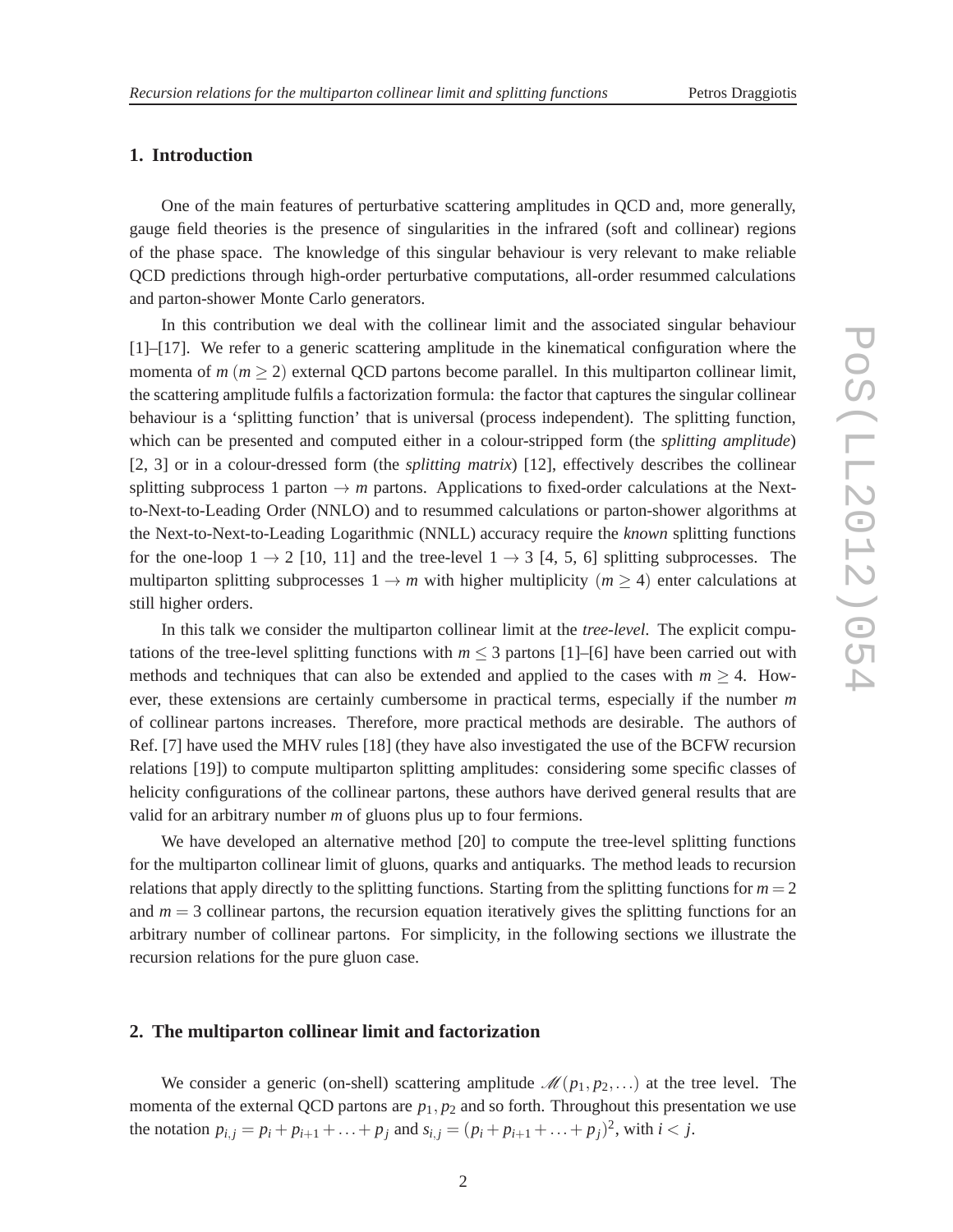The collinear limit of a set  $\{p_1, \ldots, p_m\}$  of *m* ( $m \ge 2$ ) parton momenta is approached when the momenta of the *m* partons become parallel. This implies that all the parton subenergies

$$
s_{i\ell} = (p_i + p_\ell)^2 \, , \qquad \text{with} \quad i, \ell \in \{1, ..., m\} \, , \tag{2.1}
$$

are of the *same* order and vanish *simultaneously* [4, 5]. To specify the kinematics of the *m*-parton collinear limit, we define the light-like momentum  $\tilde{P}_{1,m}^{\mu}$ :

$$
\widetilde{P}_{1,m}^{\mu} \equiv p_{1,m}^{\mu} - \frac{p_{1,m}^2}{2n \cdot p_{1,m}} n^{\mu} \quad , \tag{2.2}
$$

where  $n^{\mu}$  is an auxiliary light-like vector ( $n^2 = 0$ ), which parametrizes how the collinear direction is approached. In the multiparton collinear limit we have  $p_i^{\mu} \to z_i \tilde{P}_{1,m}^{\mu}$   $(i = 1, ..., m)$ , and the longitudinal-momentum fraction *z<sup>i</sup>* is

$$
z_i = \frac{n \cdot p_i}{n \cdot \widetilde{P}_{1,m}} = \frac{n \cdot p_i}{n \cdot (p_1 + \ldots + p_m)} \quad . \tag{2.3}
$$

In the following we limit ourselves to considering pure multigluon amplitudes. The *n*-gluon scattering amplitude is  $\mathcal{M}^{a_1,a_2,...,a_n}(p_1,p_2,...,p_n)$  and  $a_1,a_2,...,a_n$  are the colour indices of the gluons. The scattering amplitude  $\mathcal{M}^{a_1,a_2,...,a_n}$  can be decomposed in colour subamplitudes [2, 3]. The colour-ordered (and colourless) subamplitude is denoted by  $A_n(i_1,...,i_n)$ , and the argument  $i_k$  $(i_k \in \{1, ..., n\})$  denotes the dependence on the  $i_k$ -th gluon, i.e. on its *outgoing* momentum  $p_{i_k}^{\mu}$  and its polarization vector  $\varepsilon^{\nu}(p_{i_k})$  (the helicity states of  $\varepsilon^{\nu}$  are never explicitly denoted throughout the present contribution).

In the *m*-gluon collinear limit, the colour-ordered amplitude  $A_n$  (with  $n \ge m+3$ ) fulfils the following *tree-level* factorization formula [2, 3, 4, 5]:

$$
A_n(\ldots,k,1,2,\ldots,m,j,\ldots) \simeq \text{Split}(1,2,\ldots,m;P_{1,m}) \ A_{n+1-m}(\ldots,k,P_{1,m},j,\ldots) \ , \tag{2.4}
$$

where the *splitting amplitude* Split $(1, 2, ..., m; \widetilde{P}_{1,m})$  has the singular behaviour Split  $\propto (1/\sqrt{s_{1,m}})^{m-1}$ , and the neglected terms on the right-hand side are less singular in the collinear limit.

The splitting amplitude Split $(1, 2, \ldots, m; P_{1,m})$  is universal (e.g., it is independent of  $A_n$ ) and it depends on the collinear gluons and on the parent collinear gluon of the splitting subprocess 1 gluon  $\rightarrow$  *m* gluons. The parent gluon has *ingoing* momentum  $\tilde{P}_{1,m}^{\mu}$  and polarization vector  $\varepsilon_v^*(\tilde{P}_{1,m})$  $(\varepsilon_v^*$  is the complex conjugate of  $\varepsilon_v$ ). Note that the product Split $(\ldots; P_{1,m})$   $A_{n+1-m}(\ldots,P_{1,m},\ldots)$ involves a sum (which is not explicitly denoted on the right-hand side of Eq. (2.4)) over the polarization states of the parent collinear gluon. Thus, Split has to be formally regarded as a matrix in the spin polarization (helicity) space of the gluons.

The splitting amplitude Split $(1, 2, \ldots, m; P_{1,m})$  is an *on-shell* quantity and it is colour-ordered (analogously to  $A_n$ ) with respect to the  $m$  collinear gluons. Note also that, on the left-hand side of Eq. (2.4), the gluon indices  $1, \ldots, m$  in the argument of  $A_n$  are adjacent. If these indices are not adjacent, the corresponding amplitude  $A_n$  is subdominant in the  $m$ -gluon collinear limit.

We recall that the all-loop amplitude fulfils a factorization formula that is *partly* similar to the tree-level formula in Eq. (2.4). If the multiparton collinear limit occurs in the *time-like* region, the factorization formula [15] is exactly analogous to Eq. (2.4). If instead the collinear limit occurs in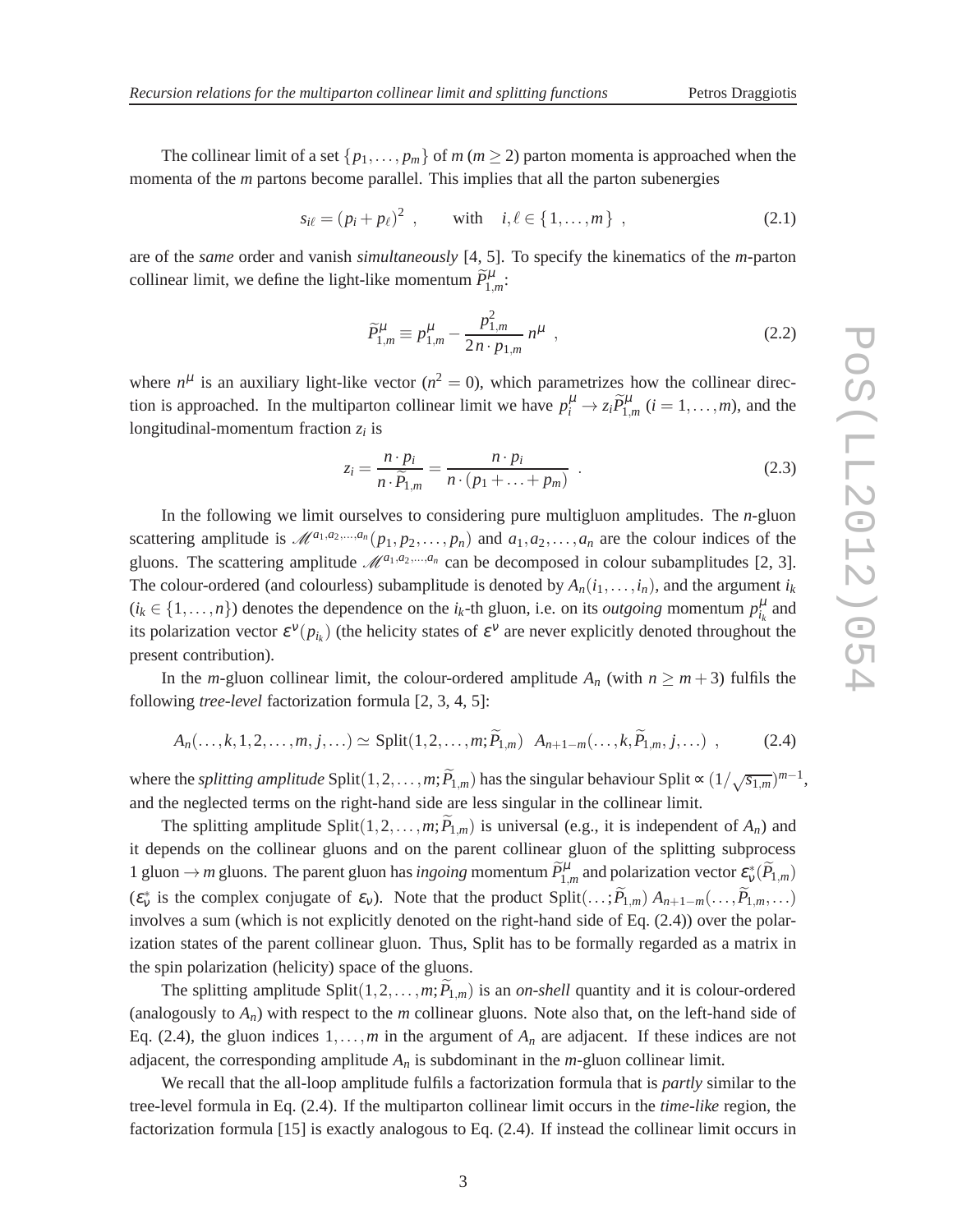the *space-like* region, the universality structure of collinear factorization is violated [16], and the corresponding loop splitting amplitude acquires an explicit process dependence (i.e., Split depends on the adjacent *non-collinear* legs *k* anf *j* of *A<sup>n</sup>* in Eq. (2.4) at one-loop order, and it depends on additional adjacent *non-collinear* gluons at higher-loop orders [16]).

# **3. The recursion relation for the multigluon splitting amplitude**

The splitting amplitude Split $(1, \ldots, m; \widetilde{P}_{1,m})$  of *m* gluons can be directly expressed and computed in terms of the corresponding splitting amplitudes of a smaller number  $k (k < m)$  of gluons. This iterative structure follows from recursion relations that are derived in Ref. [20] for the general multiparton collinear limit of gluons, quarks and antiquarks.

The recursion relation for the multigluon splitting amplitude is [20]

$$
\text{Split}(1, \dots, m; \widetilde{P}_{1,m}) = \frac{1}{s_{1,m}} \left[ \sum_{k=1}^{m-1} \text{Split}(1, \dots, k; \widetilde{P}_{1,k}) \text{ Split}(k+1, \dots, m; \widetilde{P}_{k+1,m}) V^{(3)}(\widetilde{P}_{1,k}, \widetilde{P}_{k+1,m}; \widetilde{P}_{1,m}) + \sum_{k=1}^{m-2} \sum_{l=k+1}^{m-1} \text{Split}(1, \dots, k; \widetilde{P}_{1,k}) \text{ Split}(k+1, \dots, l; \widetilde{P}_{k+1,l}) + \text{Split}(l+1, \dots, m; \widetilde{P}_{l+1,m}) V^{(4)}(\widetilde{P}_{1,k}, \widetilde{P}_{k+1,l}, \widetilde{P}_{l+1,m}; \widetilde{P}_{1,m}) \right], \quad (3.1)
$$

where, on the right-hand side, the splitting amplitude of a single gluon is Split( $i$ ;  $\widetilde{P}$ ) = 1 by definition. We recall that the function Split depends on the polarization (helicity) states of the parent collinear gluon. Therefore, the right-hand side of Eq. (3.1) involves sums (which are not explicitly denoted) over the polarization states of the parent collinear gluons with momenta  $\widetilde{P}_{1,k}, \widetilde{P}_{k+1,m}, \widetilde{P}_{k+1,l}$ and  $\widetilde{P}_{l+1,m}$ .

The factors  $V^{(3)}$  and  $V^{(4)}$  are a three-gluon and a four-gluon effective vertex, respectively. The explicit expressions of the effective verices are

$$
V^{(3)}(\widetilde{P}_1, \widetilde{P}_2; \widetilde{P}) = g_S \frac{1}{\sqrt{2}} \left[ \varepsilon(\widetilde{P}_1) \cdot \varepsilon(\widetilde{P}_2) \left( \widetilde{P}_1 - \widetilde{P}_2 \right) \cdot \varepsilon^*(\widetilde{P}) + \varepsilon(\widetilde{P}_2) \cdot \varepsilon^*(\widetilde{P}) 2 \widetilde{P}_2 \cdot \varepsilon(\widetilde{P}_1) - \varepsilon(\widetilde{P}_1) \cdot \varepsilon^*(\widetilde{P}) 2 \widetilde{P}_1 \cdot \varepsilon(\widetilde{P}_2) \right], \quad (3.2)
$$

$$
V^{(4)}(\widetilde{P}_1, \widetilde{P}_2, \widetilde{P}_3; \widetilde{P}) = g_S^2 \left\{ \begin{array}{c} \varepsilon(\widetilde{P}_1) \cdot \varepsilon(\widetilde{P}_3) & \varepsilon(\widetilde{P}_2) \cdot \varepsilon^*(\widetilde{P}) \\ + \frac{n \cdot \widetilde{P}_1 n \cdot \widetilde{P}_2 - n \cdot \widetilde{P}_3 n \cdot \widetilde{P}}{\left[n \cdot (\widetilde{P}_2 + \widetilde{P}_3)\right]^2} \varepsilon(\widetilde{P}_2) \cdot \varepsilon(\widetilde{P}_3) & \varepsilon(\widetilde{P}_1) \cdot \varepsilon^*(\widetilde{P}) \\ + \frac{n \cdot \widetilde{P}_3 n \cdot \widetilde{P}_2 - n \cdot \widetilde{P}_1 n \cdot \widetilde{P}}{\left[n \cdot (\widetilde{P}_2 + \widetilde{P}_1)\right]^2} \varepsilon(\widetilde{P}_2) \cdot \varepsilon(\widetilde{P}_1) & \varepsilon(\widetilde{P}_3) \cdot \varepsilon^*(\widetilde{P}) \end{array} \right\}, \quad (3.3)
$$

where  $g_S$  is the QCD coupling constant. Note that the (physical) polarization vectors  $\varepsilon(\widetilde{P}_i)$  and  $\varepsilon(\widetilde{P})$ in Eqs. (3.2) and (3.3) are defined in tha axial gauge with  $\varepsilon(p) \cdot n = 0$ , where  $n^{\mu}$  is the auxiliary vector introduced to specify the collinear limit (see Eq.  $(2.2)$ ). Therefore both  $V^{(3)}$  and  $V^{(4)}$  depend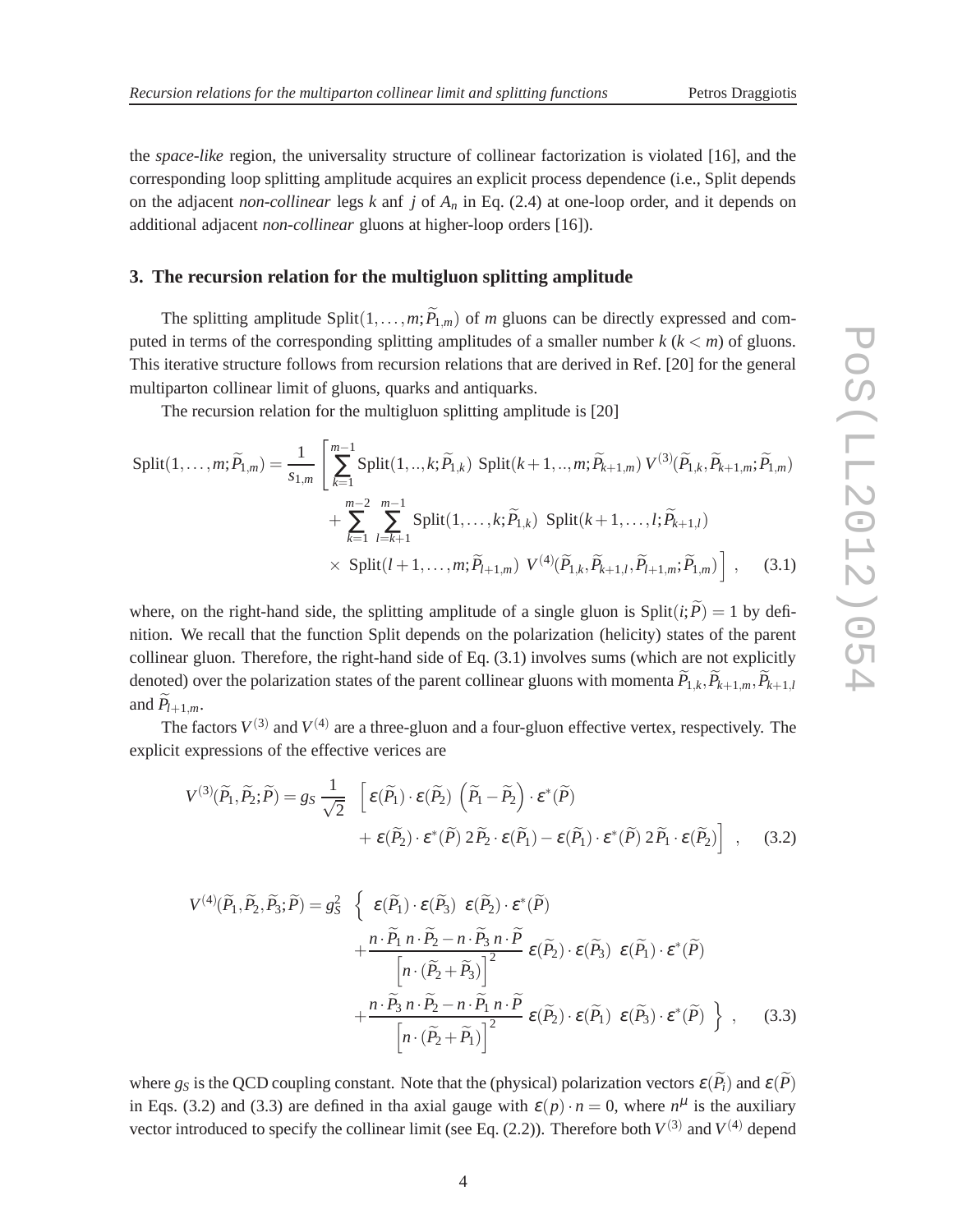on  $n^{\mu}$  through  $\varepsilon$ . The four-gluon effective vertex has an additional dependence on  $n^{\mu}$  through the momentum fractions  $n \cdot P_i / n \cdot P_j$ .

The recursion relation in Eq. (3.1) is an equation of the Schwinger–Dyson type, and it is similar to the Berends–Giele recursion relation [2] (see also Ref. [21]) for the (colour-ordered) multigluon off-shell current  $J^{\mu}(1,\ldots,m)$ . Note, however, that the splitting amplitudes are on-shell quantities, and the effective vertices  $V^{(3)}$  and  $V^{(4)}$  in Eq. (3.1) are also *on-shell* quantities (the Berends–Giele recursion relation uses the customary three-gluon and four-gluon QCD vertices). Indeed, these vertices are fully specified (see Eqs. (3.2) and (3.3)) by on-shell (light-like) parton momenta  $P_i$ and their corresponding on-shell (physical) polarization vectors  $\varepsilon(P_i)$ . This on-shell character of Eq. (3.1) makes it somehow analogous to the BCFW recursion relations [19], which directly construct on-shell amplitudes by joining on-shell amplitudes (with lower multiplicity) through scalar propagators.

The on-shell features of the recursion relation in Eq. (3.1) are more evident by proceedings as follows. Using Eq. (3.1) with  $m = 2$ , we obtain Split $(1, 2; \widetilde{P}_{1,2})$  in terms of  $V^{(3)}$  and the scalar propagator  $1/s_{1,2}$ . This relation can be inverted to express  $V^{(3)}$  in terms of Split $(1,2;\widetilde{P}_{1,2})$ . Then, using Eq. (3.1) with  $m = 3$ , we obtain Split $(1, 2, 3; \tilde{P}_{1,3})$  in terms of  $V^{(4)}$  and Split $(i, j; \tilde{P}_{i,j})$  (i.e.,  $V^{(3)}$  and scalar propagators). This relation can be inverted to express  $V^{(4)}$  in terms of Split $(1,2,3;\widetilde{P}_{1,3})$  and Split(*i*, *j*;  $\widetilde{P}_{i,j}$ ). This implies that Split(1,...,*m*;  $\widetilde{P}_{1,m}$ ) with  $m \geq 4$  can in turn be *entirely* expressed in terms of scalar propagators and the splitting amplitudes with  $m = 2$  and  $m = 3$  gluons. In summary, the recursion relation in Eq.  $(3.1)$  gives the explicit result for the splitting amplitudes with  $m = 2$ and  $m = 3$  gluons and, then, using these two splitting amplitudes as building blocks, the same relation iteratively gives the explicit result for the splitting amplitude with an arbitrarily-large number of collinear gluons.

### **4. Summary & Outlook**

In Ref. [20] we have studied the multiparton collinear limit of generic tree-level scattering amplitudes by using the (process-independent) splitting matrix formalism [12]. We have derived recursion relations for the splitting functions that determine the singular behaviour of the multiparton collinear limit for an arbitrary number of gluons, quarks and antiquarks. The recursion relations display a self-organized structure based on 2-parton and 3-parton building blocks (splitting functions or, equivalently, effective vertices) for all the steps of the recursion. The recursion relations, their derivation and applications are presented in a forthcoming paper [20]. In Sect. 3 of this contribution, we have anticipated and presented the recursion relation for the pure multigluon case.

### **References**

- [1] G. Altarelli and G. Parisi, Nucl. Phys. B **126** (1977) 298.
- [2] F. A. Berends and W. T. Giele, Nucl. Phys. B **306** (1988) 759.
- [3] M. L. Mangano and S. J. Parke, Phys. Rept. **200** (1991) 301.
- [4] J. M. Campbell and E. W. N. Glover, Nucl. Phys. B **527** (1998) 264.